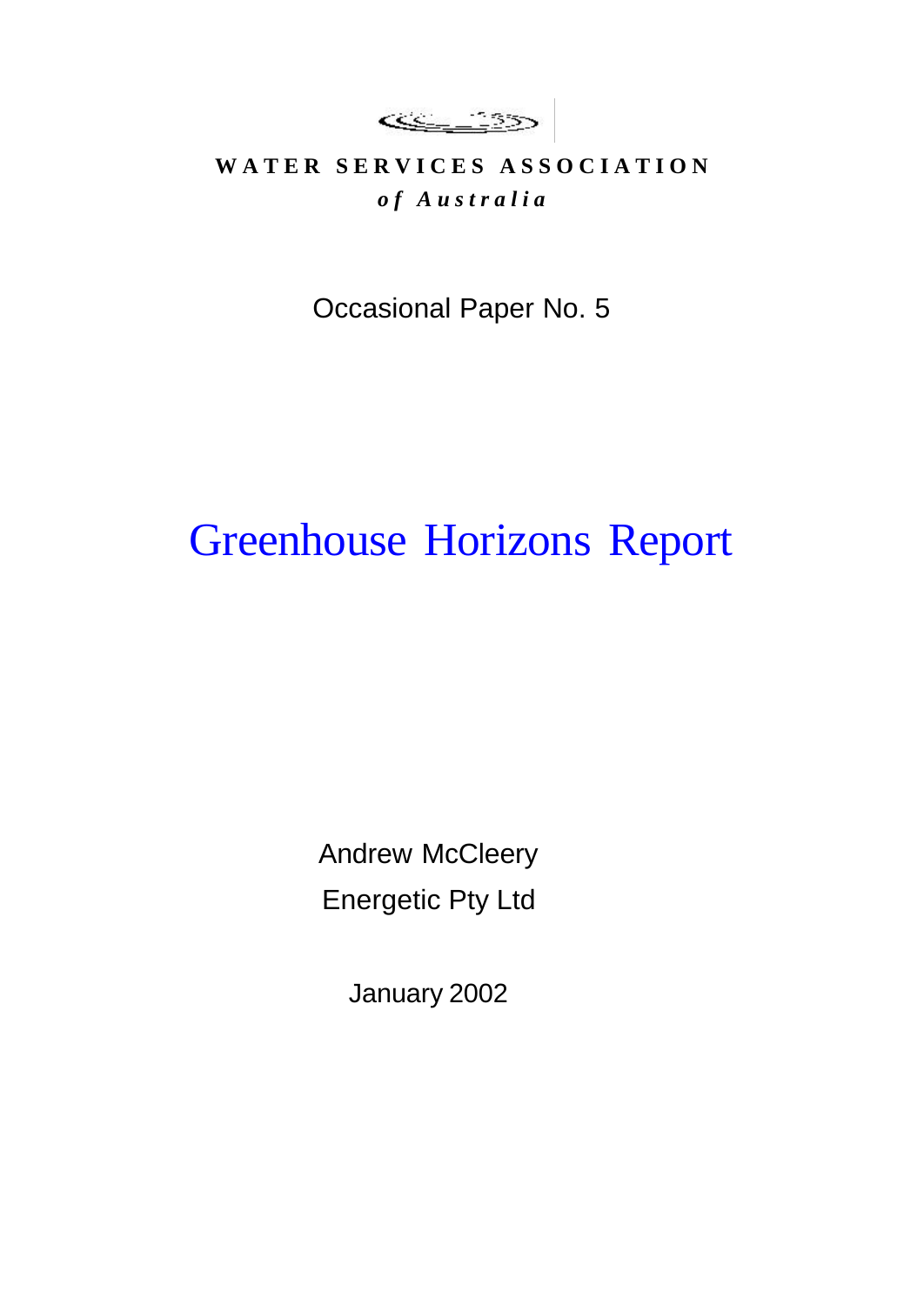© Water Services Association *of Australia*, 2002

ISBN: 1 876088 98 2

#### **DISCLAIMER**

This occasional paper is issued by the Water Services Association of Australia Inc. on the understanding that:

- 1. Water Services Association of Australia Inc. and individual contributors are not responsible for the results of any action taken on the basis of information in this occasional paper, nor for any errors or omissions.
- 2. The Water Services Association of Australia Inc and individual contributors disclaim all and any liability to any person in respect of anything, and the consequences of anything, done or omitted to be done by a person in reliance upon the whole or any part of this occasional paper.
- 3. The occasional paper does not purport to be a comprehensive statement and analysis of its subjective matter, and if further expert advice is required, the services of a competent professional should be sought.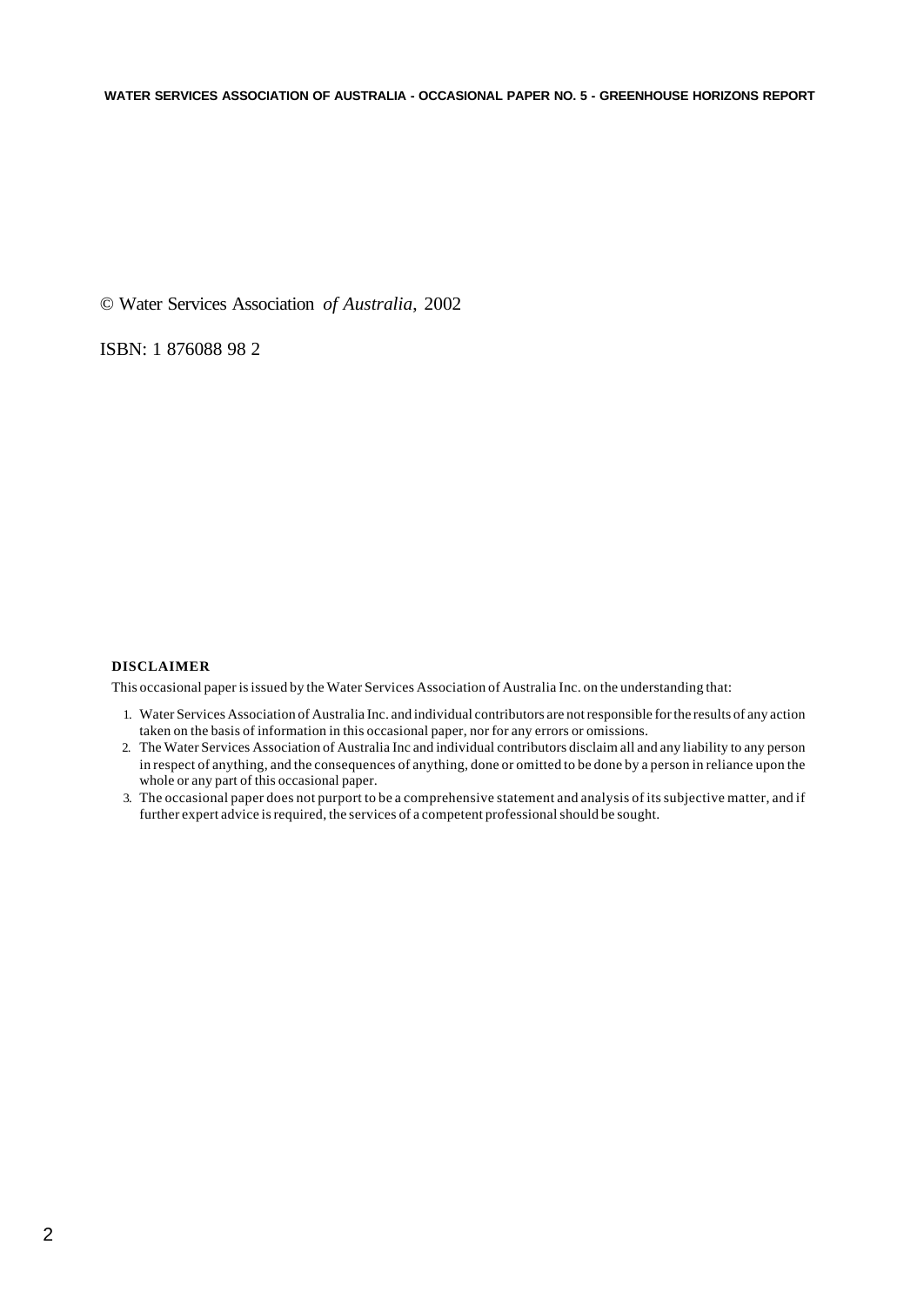# **Contents**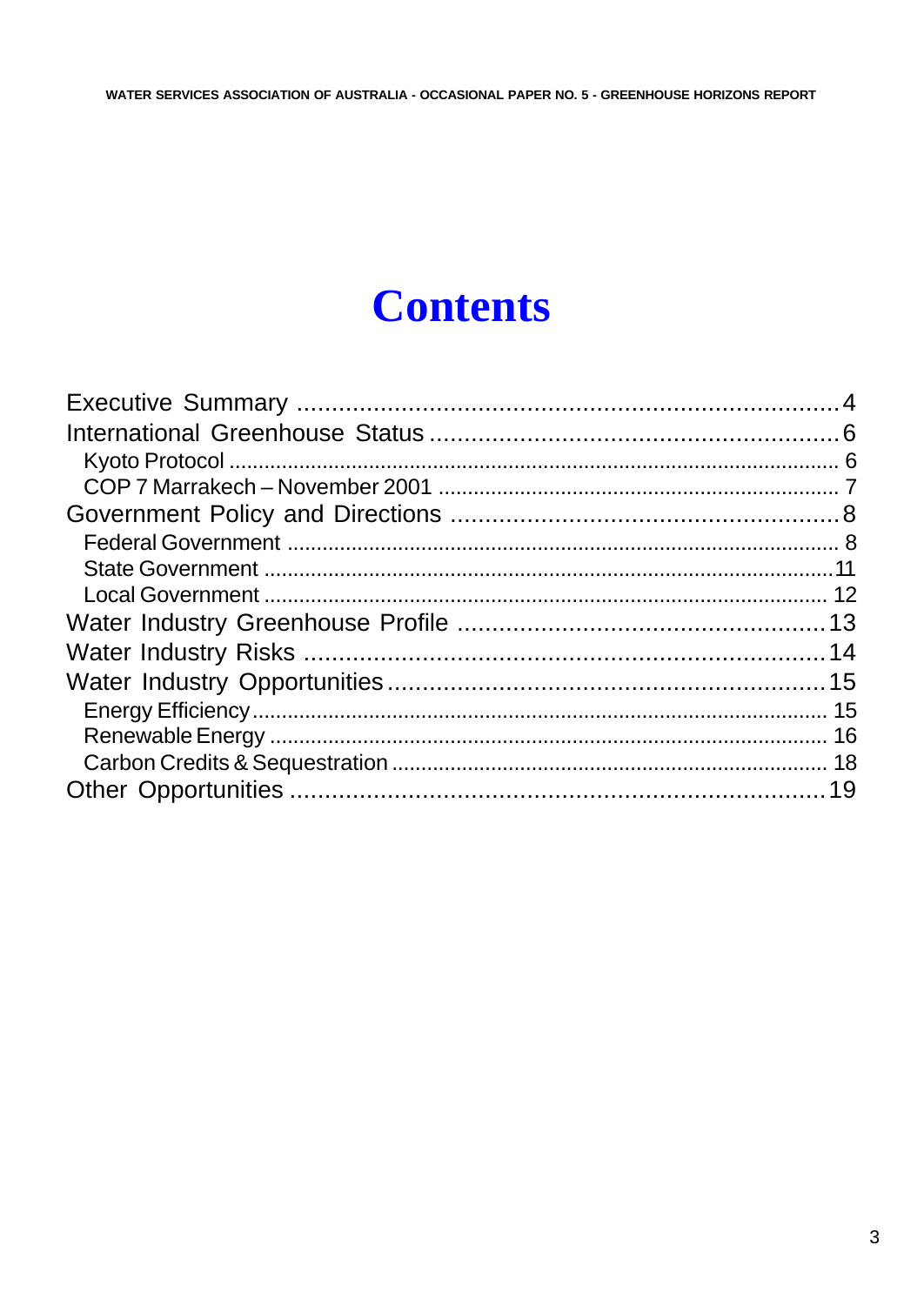## Executive Summary

*Water Services Organisations (WSOs) in Australia contribute an estimated 2.3 million of the 450 million tonnes of greenhouse gases released nationally each year. This represents around 0.5% and is a significant amount for a single industry.*

This report is designed to highlight the major risks and opportunities for the Water Services Association of Australia (WSAA) associated with these emissions in view of the current regulatory and market climate for greenhouse gas emissions.

Greenhouse issues impact on a wide range of activities of the Water Industry. The key areas being:

- high use of electricity (Total industry spend up to \$150 million),
- direct methane emission (Methane has 21 times the global warming potential of  $CO<sub>2</sub>$ ),
- prominent environmental profile (Public commitments to sustainable practices), and
- future plans for growth and improved environmental performance.

The industry is therefore likely to be impacted on by most greenhouse mechanisms measures introduced either by government or through market forces.

Policy and regulations from international to local government level are having an increasing impact on the operations of greenhouse emitting organisations including WSOs. Governments that undertake measures to reduce greenhouse gas emissions are being actively supported by the wider community.

Currently in Australia there are few measures directly regulating or taxing greenhouse gas emissions. There are however a number of economic instruments now in place and under development that will financially penalise those organisations that do not seek to improve their greenhouse performance. Greenhouse also needs to be addressed in many regulatory approval processes.

Already many in the Water Industry have taken positive and strategic steps towards making the most of a carbon constrained future. Through public reporting some WSOs have made commitments to improving greenhouse performance (including those with and without Greenhouse Challenge Agreements).

To support the commitments made some have implemented energy management programs to reduce greenhouse gas emissions and energy costs. Some have also taken advantage of renewable energy available from biogas and from mini hydroelectric generation.

The key areas of interest for WSAA highlighted in this report are:

- the contribution from WSOs to Australia's greenhouse emissions is significant for a single industry, particularly in view of the many areas where greenhouse issues impact on WSOs and the total energy expense of the industry,
- for WSOs in Australia the key impact of international greenhouse measures is how these will be taken forward by the Federal, State and Local Governments,
- the Federal Government has taken measures that favour organisations that take action to reduce greenhouse gas emissions. They have also introduced regulations and policies that encourage the development and use of renewable energy,
- emissions trading or other form of taxation would have a major impact on WSOs. This however is unlikely to be implemented in the short to medium term (e.g. 3 years),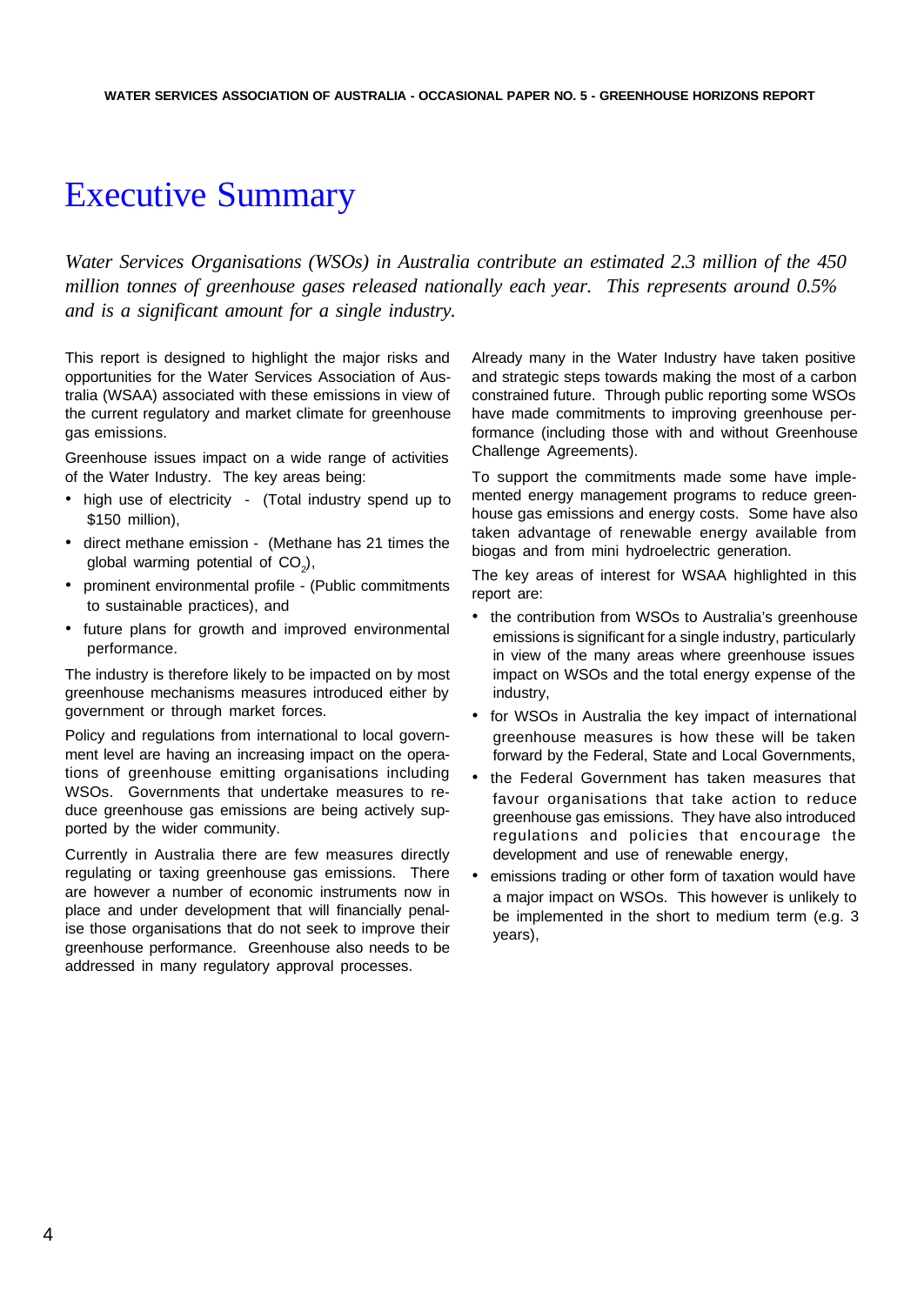**Executive Summary** *Continued*

- State Government Regulations and Policies are increasingly requiring operators and developers to address greenhouse issues in approval processes. State governments are also introducing their own greenhouse reduction targets and seeking support from WSOs to guide action in the area of waste and wastewater management,
- the community has an expectation that service providers such as WSOs will act in a sustainable manner. They also have greater access in determining the performance of these organisations in meeting their obligations and commitments,
- Greenhouse Challenge is currently the principle mechanism for WSOs to publicly state their commitment to improving greenhouse performance. Four WSOs have signed agreements with a number of others proposing to do so. There is an opportunity for WSAA to join Greenhouse Challenge on behalf of its members. A number of associations have supported members in this manner,
- there are a number of opportunities for WSOs to generate power through the application of renewable and "green" technologies. These not only reduce greenhouse emissions and the need to purchase power externally they are also able to attract an income stream. This green premium may be sufficient to make projects viable that have previously been rejected on economic grounds. It also allows WSOs to consider new projects,

• WSOs may be a partner for third parties seeking to invest in renewable or greenhouse gas abatement projects. These third parties may be seeking to invest in wind farms or plantations on WSO property. They may also seek investment in joint greenhouse gap abatement projects.

The report highlights many issues that should addressed further by the association and individual members. In particular estimates of emissions and emission profiles should be assessed using industry data.

There is growing consensus that the future business environment will introduce additional costs on the greenhouse emissions of WSO's. Unlike many other businesses, however, WSO's have a unique opportunity to significantly contribute to Australia's greenhouse gas reduction efforts. In many cases, their operating position may be simultaneously improved through active participation in the emerging markets for greenhouse gas reductions.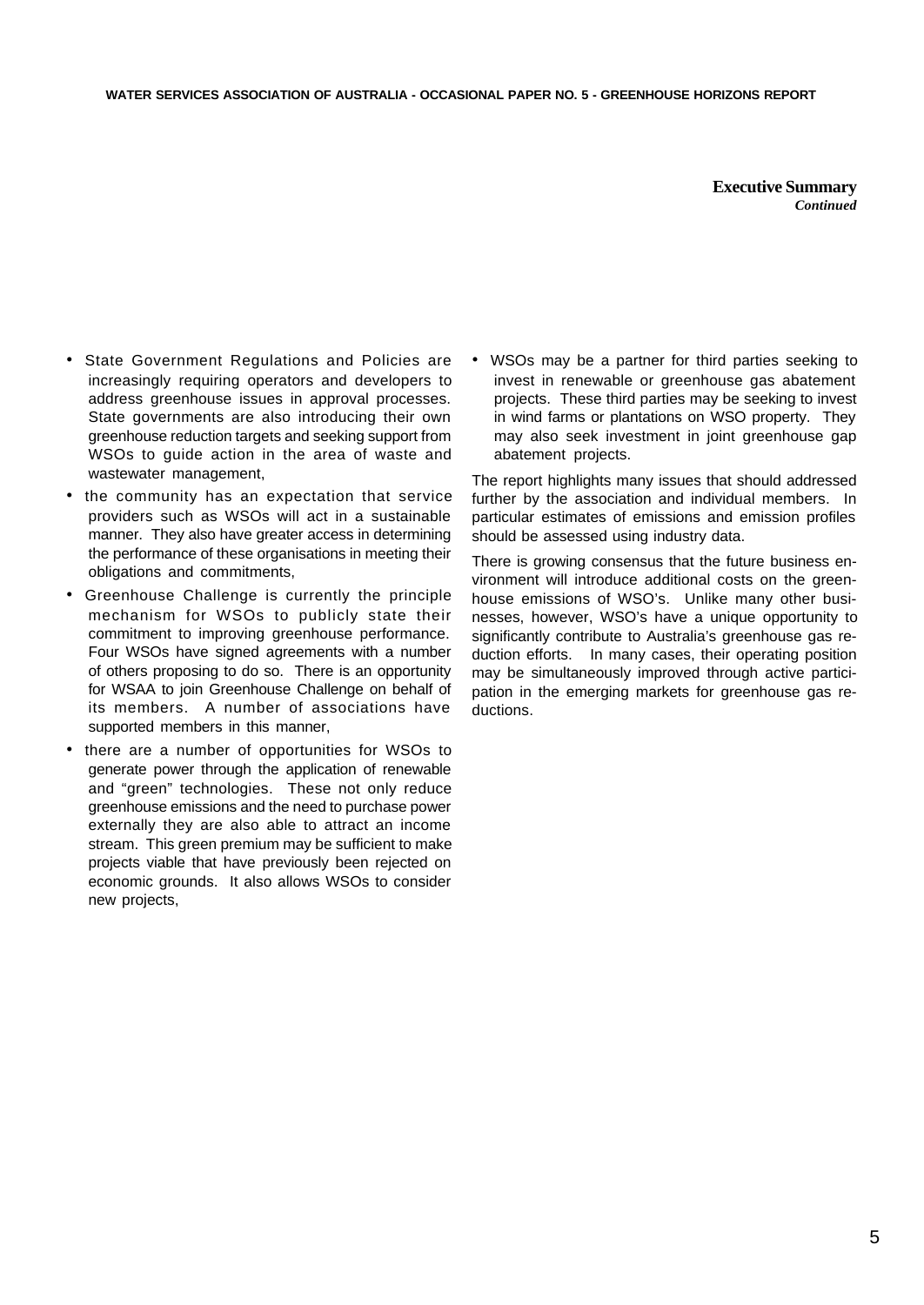## International Greenhouse Status

### Kyoto Protocol

The Kyoto Protocol has been established under the United Nations Framework Convention on Climate Change (UNFCCC). It contains mandatory greenhouse targets for developed countries and provides for a range of mechanisms for achieving them. The protocol has been signed by 38 developed nations but is yet to be ratified.

Under the Kyoto Protocol, Australia would need to reduce emissions significantly from the business as usual projection to achieve a level of 108% of its 1990 emissions inventory by the first Kyoto measurement period of 2008 – 2012.

The Australian federal government, incorporating contributions from some industries and industrial groups, is implementing a range of actions to reduce Australia's greenhouse emissions. It is however, likely that without significant further action there will be a gap between what can be delivered under domestic response measures and our international commitments.

Should the Kyoto Protocol be ratified, emission caps (such as those proposed under the Kyoto Protocol) may be absolute and would require business growth to be managed within an allocated level of greenhouse emissions. This means that business will need to find ways of reducing emissions including lower emission energy sources, more energy efficient materials, improved energy efficiency and technology, and better management processes.

Achieving the greenhouse reductions that are required to minimise future environmental impacts will require significant restructuring in energy supply, economic markets and business operations on both a domestic and global scale.



Source: National Greenhouse Gas Inventory:1990 to 1999 Summary and Analysis of Trends and Indicators, AGO Website Emissions and removals by sector (excluding F&GC), 1990–1999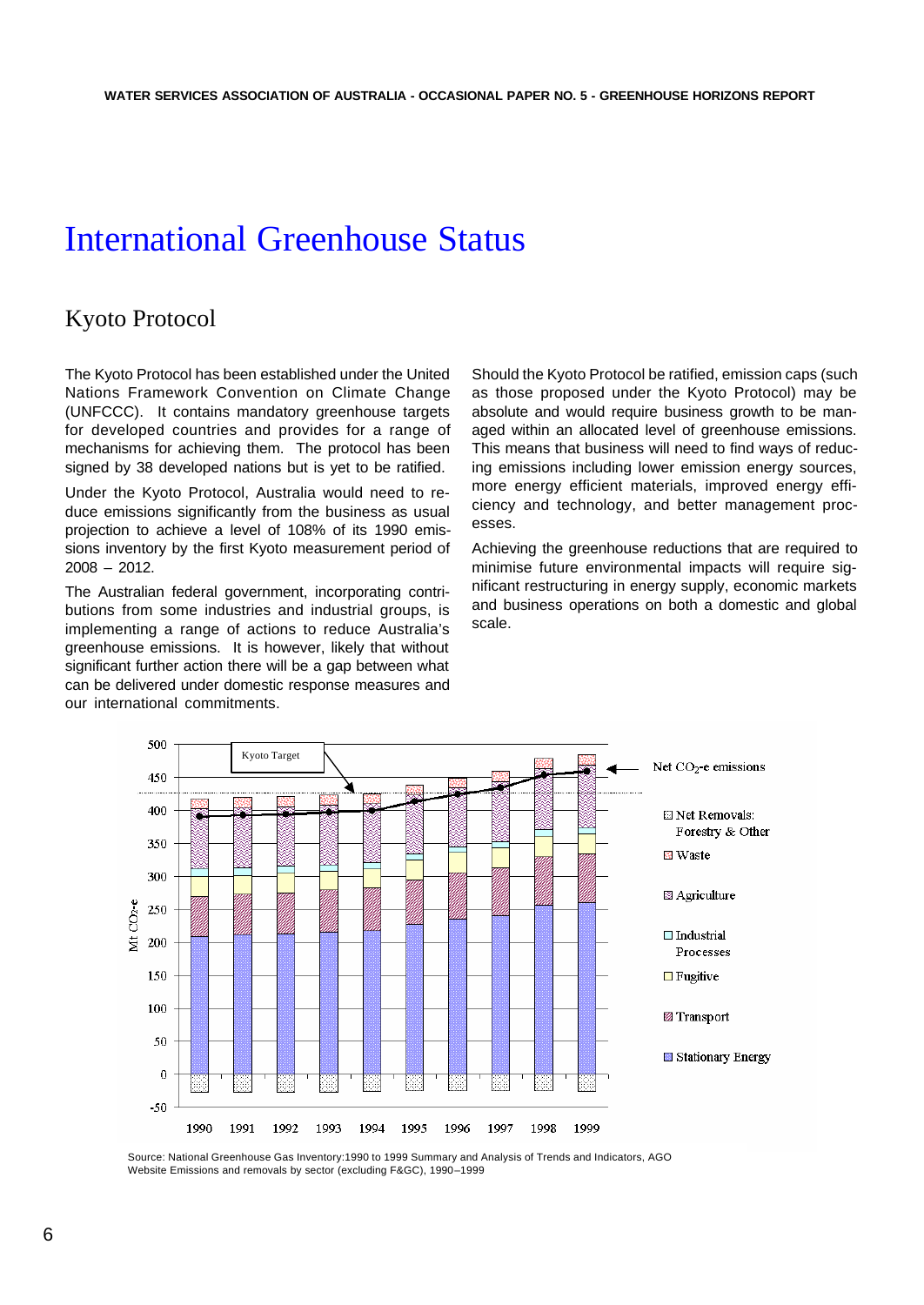**International Greenhouse Status** *Continued*

### COP 7 Marrakech – November 2001

There has been intense international debate over the framework of the Kyoto Protocol in recent years. The Seventh Session of the Conference of the Parties to the UN Framework Convention on Climate Change (COP 7) has resulted in the adoption of the Marrakech Accords, the rules for the operation of the Kyoto Protocol.

The negotiations covered several key areas including flexibility mechanisms and accounting, compliance, sinks and developing nation involvement. The Protocol is now in a position to be ratified by countries, with Japan, Canada and New Zealand planning to ratify by September 2002, coinciding with the tenth anniversary of the Rio Earth Summit. Australia has not yet committed to ratification.

#### **Mechanisms and Accounting**

The Protocol establishes three market based mechanisms aimed at reducing the cost of achieving emission reductions: Emissions Trading; Clean Development Mechanism (CDM) and Joint Implementation. Some opportunities exist for WSO's to assist other countries in developing CDM or JI projects.

#### **Sinks**

The Protocol establishes the principle that countries may receive credit toward their emissions target for carbon sequestered by forests, soils and other sinks.

#### **Compliance**

Failure to meet an emissions target will require the restoration of tonnes at a rate of 1.3 to 1 in the next target period plus suspension of eligibility to sell credits and the requirement to develop a compliance action plan. A decision on whether the compliance regime will be legally binding was deferred.

The major impacts on WSOs from international action on greenhouse is how these actions are taken forward in Australia by the Federal Government. Irrespective of the Federal Government's position WSOs involved in international forums may see impacts on their business.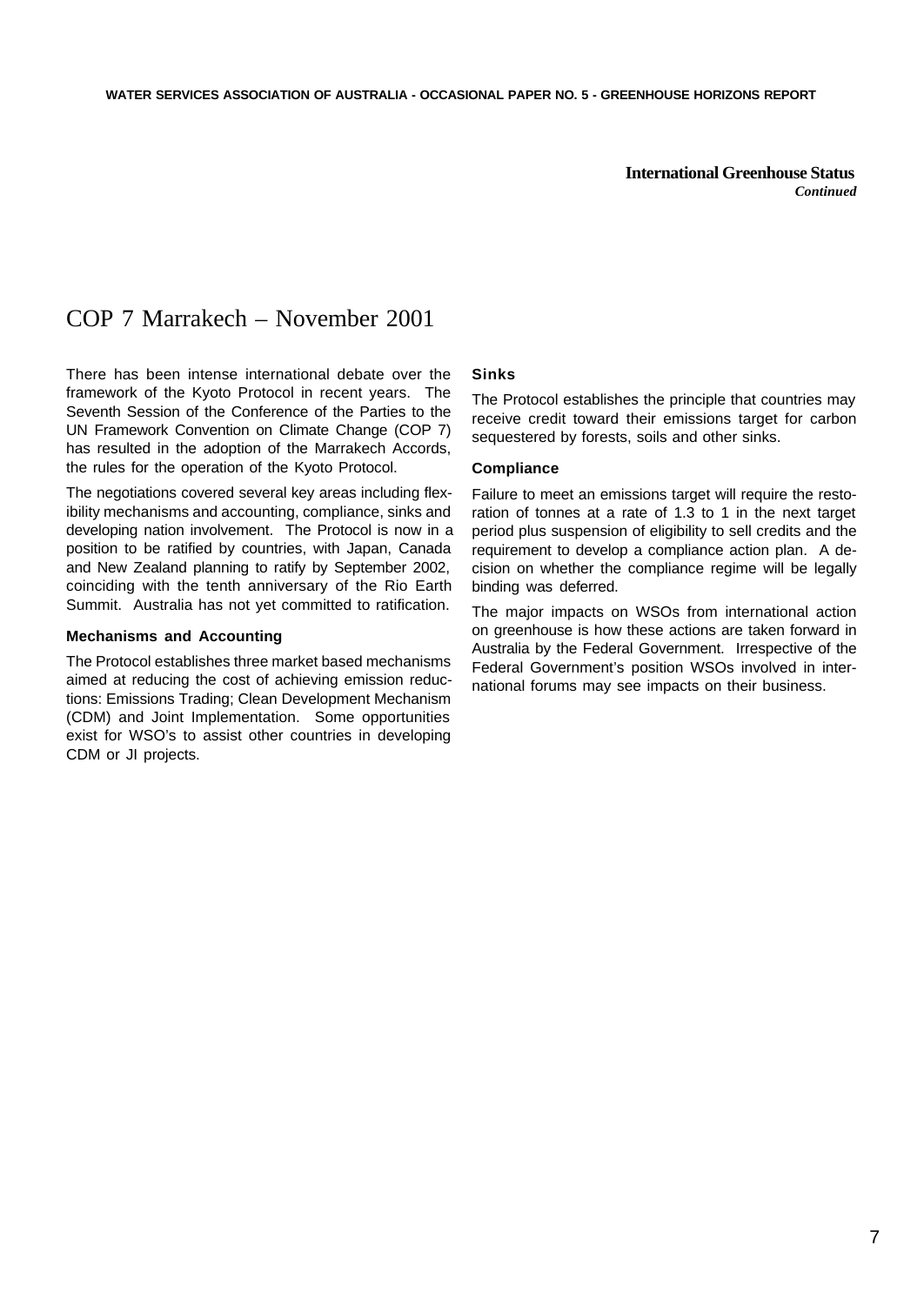## Government Policy and Directions

### Federal Government

The Australian Federal Government has remained committed to international action to reduce greenhouse emissions in accordance with the UNFCCC on the basis that commitments and processes are:

- 1. Equitable and include developing nations
- 2. Do not disadvantage Australia's trade competitiveness
- 3. Recognise the contribution of sinks to meeting any international commitments
- 4. Supportive of mechanisms that promote least cost abatement including international emissions trading

The Government has yet to make a decision on implementing a national emissions trading system, however, it has announced that such a system will proceed only if the Kyoto Protocol is ratified by Australia and has entered into force (i.e. Kyoto commitments become legally binding); and there is an established international emissions trading regime in place. This effectively means that a "national emissions trading scheme" will not appear in the immediate future.

Importantly, the Government has announced that it will take great care to avoid greenhouse policies that disadvantage companies who have moved early (i.e. before any mandatory obligation) in undertaking emission abatement actions or that discriminate against new industry entrants.

The major outcome for WSOs is the commitment to the negotiations over the Protocol that has been made by Australia and the reinforcement of Greenhouse as a priority issue.

Additional issues/outcomes that are relevant to WSOs are:

- the Special Climate Change Fund or Kyoto Protocol Adoption Fund may offer some opportunity for WSOs. The opportunities that may exist include helping developing countries to reduce emissions from wastewater, as well as forestry activities that also improve conservation of bio-diversity and sustainable use of natural resources. This may represent a business opportunity, while also assisting Australia or other developed nations to achieve its emission targets if the projects are conducted as part of the CDM,
- general afforestation or reforestation activities will continue to be accepted activities under the Kyoto Protocol. Further land management activities involved with the use of bio-solids may now also be accepted. The emissions reductions associated with this are likely to be complex and an initial evaluation of the benefit and costs to WSOs needs to be carried out.

#### **National Greenhouse Strategy**

The National Greenhouse Strategy (NGS) is the framework under which the federal government has formulated its response to climate change. The Federal Government programs are delivered through the Australian Greenhouse Office (AGO) and various Federal and State departments and agencies.

Of the greenhouse management mechanisms developed, seven currently have the potential to significantly impact WSO's over the next ten years:

- global emissions control using economic instruments and its flow-on effect to Australian business (proposed),
- **• Mandatory Renewable Energy Target** (MRET) of 9500 GWh applying to large electricity purchasers on grids greater than 100 MW (in existence),
- **• Green Power** program operated by the National Green Power Accreditation Steering Group,
- voluntary **Greenhouse Challenge** program (in existence),
- Government support for the international **Cities for Climate Protection Program**,
- the **Greenhouse Friendly Program**, enabling industries to 'sell' emissions offsets, and
- implications of the National Greenhouse Strategy for State Government policies.

Several funding programs such as the Greenhouse Gas Abatement Program (GGAP) and Remote Renewable Generation Rebate Program (RRGRP) have been established to support the NGS. Other areas of potential significance to WSOs are Remote Area Power Schemes (RAPS)

Modules three and seven of the NGS are the key modules with respect to the any new projects. Module three deals with the need to incorporate greenhouse issues into planning and decision making and to ensure that potential greenhouse emissions from projects are addressed through the environmental assessment process. Module three also includes the Greenhouse Challenge Program, Emissions Trading and the role of local Government in the Cities for Climate Protection Program. Module seven addresses Greenhouse Best Practice in Industry.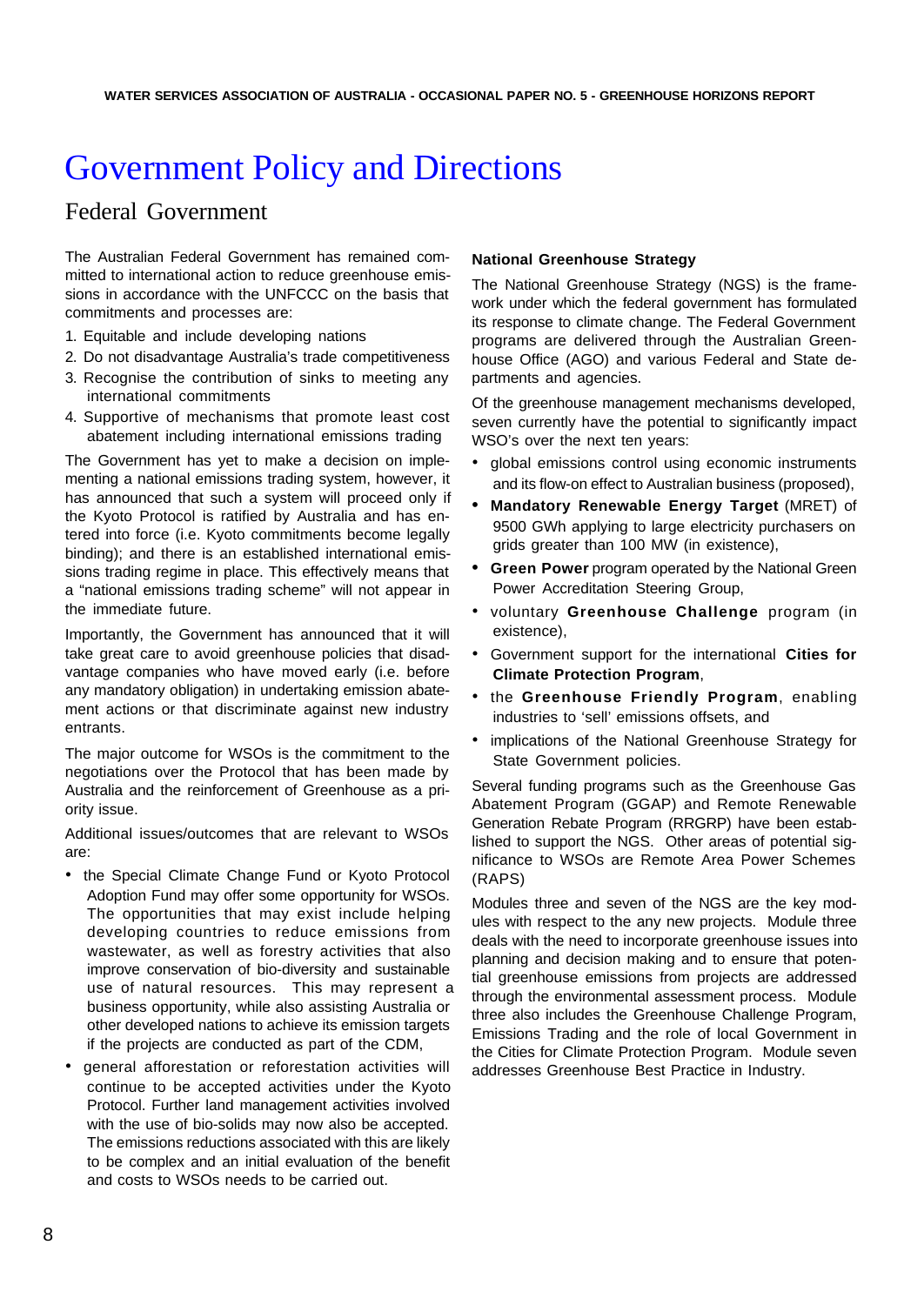**Government Policy and Directions Federal Government** *Continued*

#### **Mandatory Renewable Energy Target**

One of the most significant policy initiatives of the Federal Government has been the establishment of targets for the inclusion of renewable energy in electricity generation from April 2001, called the Mandatory Renewable Energy Target (MRET).

The objective of this initiative is to increase renewable energy generation in Australia to approximately 12.7% of total energy supply by 2010 (from 10.7% in 1990). This represents an additional 9,500 GWh of renewable energy being supplied. The target is often referred to as the "2% Target", or MRET.

Under the measure, all electricity retailers and wholesale buyers of electricity on supply grids exceeding 100 MW capacity are legally required to acquire renewable energy certificates to meet their target obligations.

The measure will be gradually introduced using a series of phased targets. The gradual introduction of the 2% target is intended to allow the renewable energy industry to respond to the measure and to help achieve cost-effective implementation and avoid energy market shocks. The Office of the Renewable Energy Regulator has been established to administer the target.

Parties that are liable under the measure will be required to acquire Renewable Energy Certificates (RECs) to a value in line with the legislation, as a proportion of their electricity purchases.

A financial penalty will be imposed on any liable party that does not meet their allocated purchases and therefore hold the required quantity of renewable energy certificates. The penalty is \$40 for each MWh gap between the certificate holding and the respective target. Penalties will be redeemable if an annual shortfall is made up over the following three years. Some senators (Democrats and Greens) and green power generation companies (Stanwell) are arguing for higher penalties, up to \$80 /MWh and increased targets.

Eligible renewable energy sources include:

| Solar               | Wind                                | Geothermal |
|---------------------|-------------------------------------|------------|
| Ocean, wave & tidal | Hydro                               | Bio-fuels  |
| Solar water heating | Renewable RAPS                      | Co-firina  |
| Fuel cells          | Pump storage hydro Specified waste* |            |

**\*** Specified waste sources of renewable energy include biomass wastes from agricultural crops (such as sugar cane bagasse), forest wastes, biomass from food production and processing (and by inference beverage manufacturing), sewerage sludge and biomass from solid municipal waste.

The retail energy organisations and wholesale energy purchasers may acquire certificates through direct ownership of renewable energy generation or through the purchase and assignment of certificates from an independent renewable energy generator (including potentially WSOs).

It is important to note that the market for trading renewable energy certificates is separate to the market for trading carbon credits or permits under the Kyoto Protocol or some other domestic or international system. It is also separate from the physical sale of electricity.

The extra capital investment that is required to meet the target for renewable generation has been estimated at between \$1.8 - \$3 billion over the period to 2010. The expected share of Australian investment is expected to be around 75 percent.

MRET represents a major opportunity for WSOs. Projects that qualify will not only provide electrical power for internal use or sale back to the grid; they will also gain revenue through the sale of RECs. The value of the REC could be as much as the value of the power generated.

MRET means that WSOs can now consider projects for power generation that would otherwise have not been economically viable including sludge gas, mini-hydro projects and remote renewable projects.

#### **Greenhouse Challenge**

The Greenhouse Challenge Program is a Federal Government initiative aimed at meeting Australia's commitments to the international community for the reduction of greenhouse gas emissions. The Australian Greenhouse Office (AGO) administers the program.

Currently the program is voluntary. Compulsory involvement at a later stage is a possibility, at least recommended if participation in emissions trading is planned.

Data collection, inventory development and the identification of abatement actions are a cornerstone of the Greenhouse Challenge program.

Companies that are actively involved in the Greenhouse Challenge Program could be given some lenience if emission caps are established as a precursor to a more stringent government policy on greenhouse mitigation.

There are presently four Australian WSOs that are members of Greenhouse Challenge. A number of other WSOs have committed to joining.

The Greenhouse Challenge Program is also open to industry associations. This may prove an effective mechanism for the industry and for WSOs not prepared to individually commit to Greenhouse Challenge to put their "hat in the ring".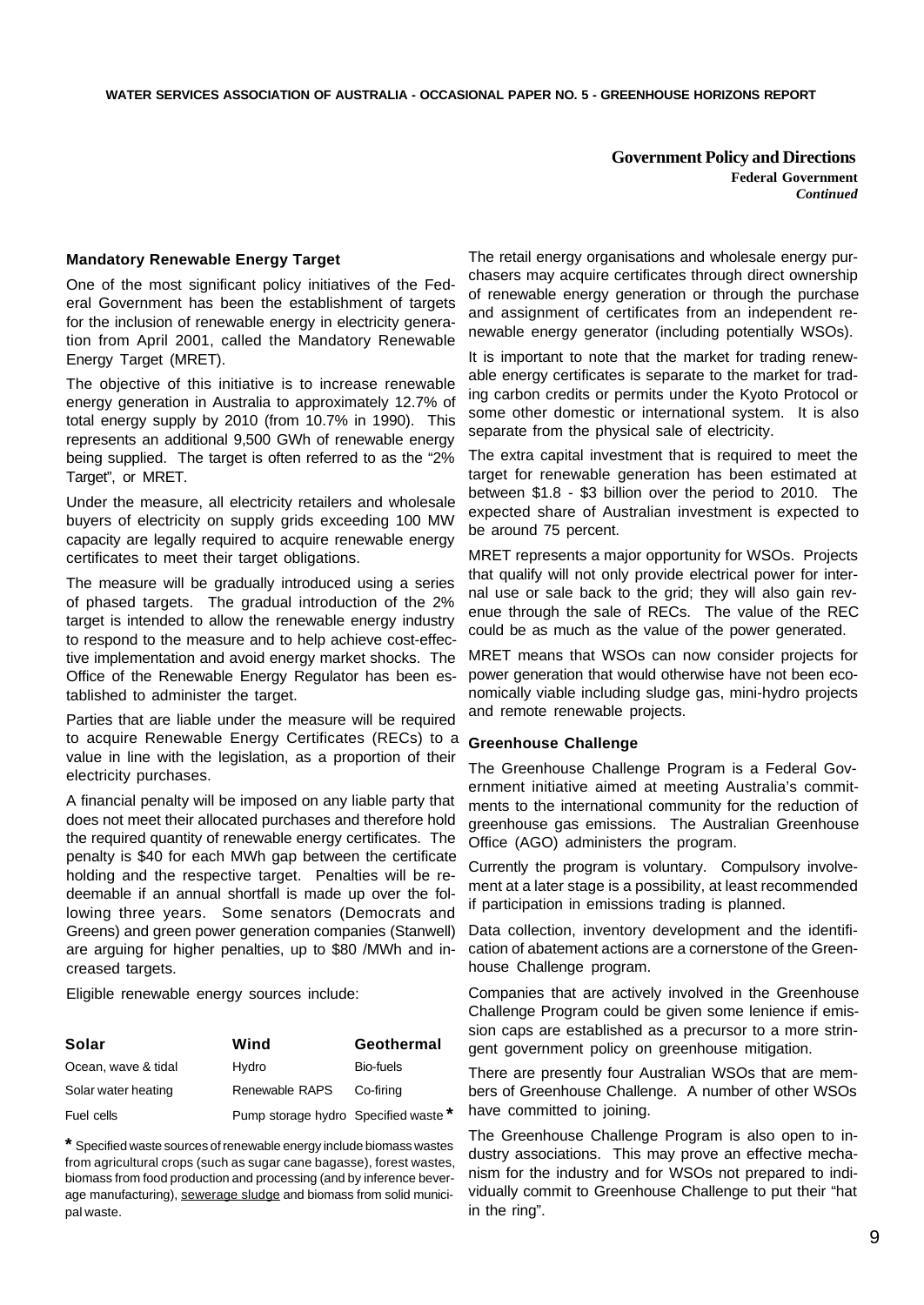**Government Policy and Directions Federal Government** *Continued*

#### **GreenPower**

The National GreenPower program is a collective state government program, co-ordinated by the Sustainable Energy Development Authority NSW (SEDA). Accreditation of generators occurs through the National GreenPower Accreditation Steering Group. It requires voluntary participation by both electricity retailers and end-use customers.

Power is purchased by a licensed retailer from a renewable energy generator (including WSOs) or broker and sold to business or residential customers at premium prices. The way in which GreenPower is sold varies significantly between Retailers. Some of the options include charging premium prices on every kWh sold to a  $\bullet$ GreenPower customer, or requesting fixed contributions (\$/annum).

Power purchased by electricity retailers for GreenPower purposes may not be included in their MRET requirements. This ensures that Retailers cannot use a customer's voluntary GreenPower purchase to meet their governmentimposed requirement (MRET).

Since no requirement is placed on retailers to sell GreenPower, the market for GreenPower is in part determined by the community, and in part determined by the marketing efforts of Retailers. The physical electricity must be sold to a retailer.

WSOs may purchase Greenpower from retailers to reduce greenhouse emissions. They may also be involved in the generation and sale of Greenpower.

#### **Remote Area Power Schemes (RAPS)**

A number of government incentives exist to replace high cost diesel power generation in remote areas with renewable energy. These could be explored where WSOs have remote diesel pumping and monitoring stations.

It should be noted that the Renewable Remote Power Generation Program (RRPGP) specifically excludes involvement from state government agencies not involved in power generation. This may impact on the eligibility of some WSOs.

#### **Greenhouse Friendly Program**

In 2001 the AGO launched the Greenhouse Friendly Program. The program is an initiative of the Commonwealth Government through the Australian Greenhouse Office. The Program is designed to achieve the following broad objectives:

- to engage consumers on climate change issues and greenhouse gas abatement,
- to broaden the basis for investment in greenhouse gas abatement,
- to enable product manufacturers or service providers to market a product or service differentiated by offsetting the cradle to grave greenhouse gases generated by a product or service, and
- to give consumers the confidence to make choice based on accurate and reliable information.

WSO's can participate in a number of ways:

- they can offer Greenhouse Friendly products or services by offsetting all of the "cradle to grave" emissions associated with that product or service. For example a WSO could offer Greenhouse Friendly Water by offsetting all emissions associated with the water supply. The WSO would have to pay someone to offset those emissions at the prevailing rate – currently \$3-7 per tonne CO<sub>2</sub>e,
- alternatively a WSO could undertake greenhouses offset projects on behalf of somebody else, and sell the right to claim the offset. The criteria for such projects are set out below.

'Abatement Projects will be accepted under the Certification Program if it can be demonstrated that the projects will achieve additional greenhouse gas abatement which:

- is financially additional to the company's normal or required investment in greenhouse gas abatement,
- occurs within Australia, and
- has an identified number of offsets that will be used for "Greenhouse Friendly" Certification purposes and that these identified offsets will be retired once certified under the program.

Abatement will not be accepted under the program if:

- the abatement was implemented to meet regulatory compliance obligations related to greenhouse gas emissions under Commonwealth or State legislation;
- the abatement was financed through another Commonwealth or State measure; or
- the abatement project results in shift of emissions to other locations within Australia or overseas.'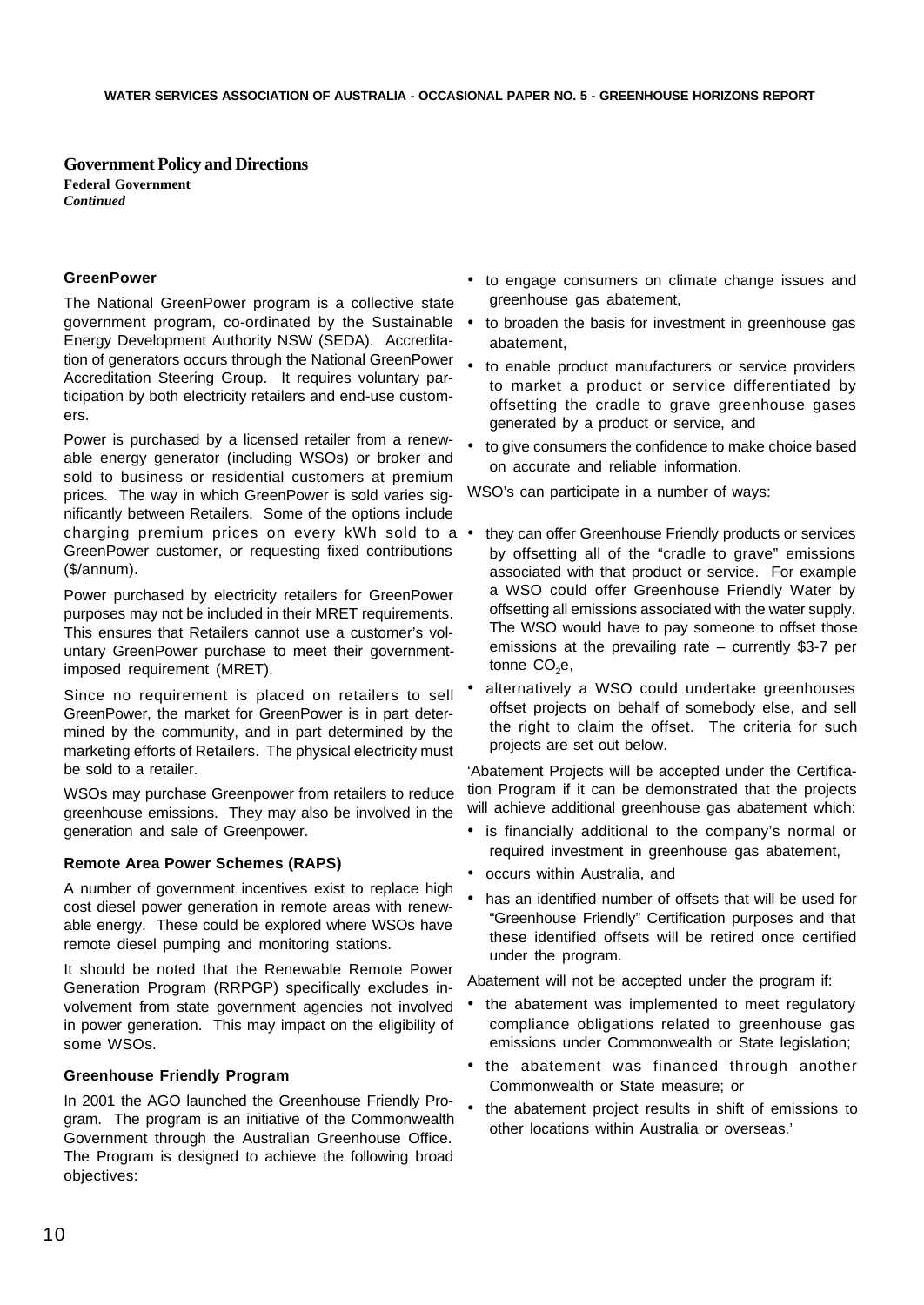#### **Government Policy and Directions**

*Continued*

### State Government

The States and Territories have a significant role to play in the implementation of the National greenhouse Strategy (NGS). Two key modules of NGS for State and Territory action are Module 3, Partnerships for Greenhouse Action (Governments Industry and the Community) and Module 7. Greenhouse Best Practice in Industrial Processes and Waste management. Within module 3, Section 3.3, Environmental Impact Assessment is a key initiative whilst within module 7, Section 7.1, Industry Emissions is key.

Each State or Territory has either addressed or is in the process of addressing Module 7, Sections 3.3, as part of their role in implementing the NGS. Module 7, Section 7.1, is less advanced and is more closely tied to Commonwealth programs. Most State and Territory governments are addressing section 3.3 by releasing guidelines for the treatment of greenhouse in environmental impact assessments.

#### **Victoria**

The Victorian Government is developing a broad based Greenhouse Strategy to encompass all existing and planned greenhouse measures. Within this context the Victorian regulatory framework with respect to greenhouse is about to undergo a significant change. The Victorian environmental assessment procedures are being updated to include requirements to address the greenhouse impacts of developments. Also, the Victorian EPA is updating the State Environment Protection Policy (Air Quality Management) to require greenhouse management be addressed in applications for works approvals and licences. WSO's will therefore need to address the greenhouse management requirements of both the EPA and Department of Infrastructure.

EPA currently requires an Environment Improvement Plan (EIP) to be submitted as part of an application for a licence, accredited licence, a licence amendment or a works approval. The EIP will need to include consideration of greenhouse and energy issues. This will include:

- an estimate of the projected gross annual energy consumption by energy type and the associated greenhouse gas emissions, covering: use of fuels on site and consumption of electricity that is generated off site,
- an estimate of the annual levels of other greenhouse gas emissions – ie, carbon dioxide, methane, nitrous oxide, HFC's, PFC's and sulfur hexaflouride – associated with the proposed processes or activities, and

• the identification of eco-efficient practices and technologies that will be implemented as part of the proposed operations. These should be the best practicable options for minimisation of wastes (including emissions) and resource consumption (including energy use) at each stage of the production process.

*Note: If the operator is part of the Federal Greenhouse Challenge Program they will not have to undertake duplicate reporting. The GCP reporting is more rigorous than that required under the draft SEPP.*

#### **South Australia**

The South Australian Government greenhouse strategy is set out in the document South Australia: Reducing the Greenhouse Effect. Energy SA is running a number of state government programs. These include the government "Agency Greenhouse Targets" program, of which WSOs is a part. Under the Greenhouse Targets Program, staff of the Office of Energy Policy work with each government agency to set targets, and then provide advice and information on the most effective methods of achieving them. SA Water has some reporting requirements under the program.

#### **New South Wales**

In 1998 the NSW Government released the NSW Greenhouse Action Pan 1998, aimed at reducing greenhouse gasses across a range of sectors.

The NSW Department of Planning has released a discussion paper on Energy and Greenhouse Guidelines for Environmental Impact Assessment. The guidelines aim to present a clear and comprehensive statement on energy and greenhouse issues that need to be addressed when preparing an EIS under the Environmental Planning and Assessment Act 1979 (EP&A Act). The guideline provides tools to assist in:

- the identification of relevant energy and greenhouse features of a proposal,
- the development of potential energy reduction and greenhouse gas mitigation opportunities,
- determining the level of energy and greenhouse assessment required, and
- conducting energy and greenhouse assessments.

More recently, the Ministry of Energy Utilities (MEU) has introduced penalties to support legislation that requires energy retailers to report and reduce greenhouse emis-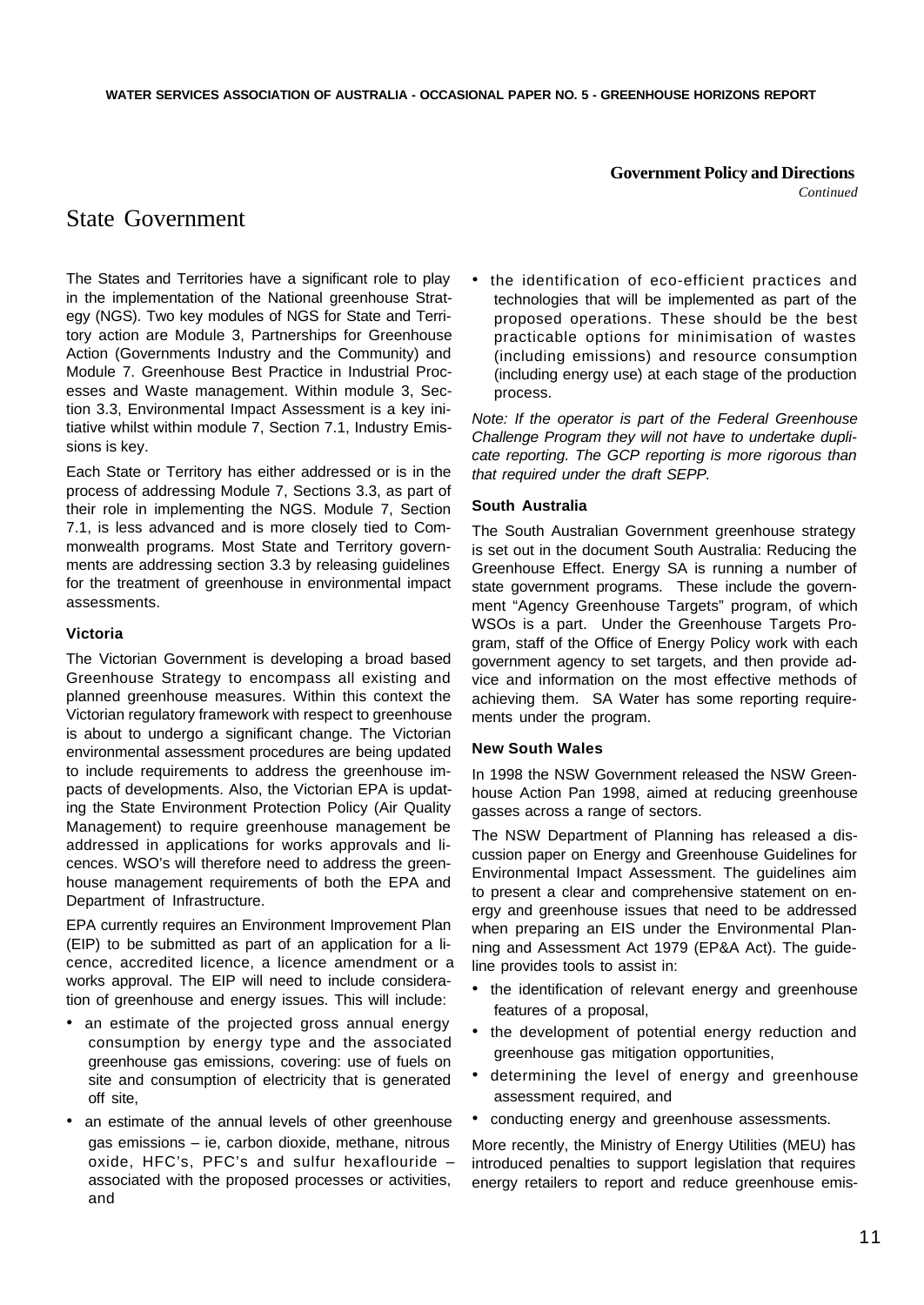#### **Government Policy and Directions**

**State Government** *Continued*

sions associated with their energy supplies. The greenhouse targets are significant and are going be difficult to achieve.

#### **Queensland**

The Queensland Government has released a number of energy and greenhouse policy documents in recent years. In 1999 it released the Queensland Implementation Plan in response to the NGS. In May 2000 it released the Queensland Energy Policy: A Cleaner Energy Strategy. In 2001 it released the Queensland Greenhouse Policy Framework: A Climate of Change.

As part of the Greenhouse Policy Framework the Queensland EPA is developing guidelines for addressing greenhouse emissions in the environmental impact assessment process.

#### **Western Australia**

The WA Government released the WA State greenhouse Strategy in 1995.

In 1998 the WA Government released a document entitled Guidance for the Assessment of Environmental Factors (in accordance with the Environmental Protection ACT 1986) for Minimising Greenhouse Gas Emissions. This Interim measure was the first in Australia to provide guidance on addressing Greenhouse emissions in the Environmental Assessment Process. The purpose is to: ensure best available efficient technologies are used in WA to minimise greenhouse emissions; ensure that potential greenhouse gas emissions emitted from proposed projects, where greenhouse is considered to a relevant environmental factor are adequately addressed; and to protect the environment.

#### **Tasmania**

In 1999 the Tasmanian Government released the Tasmanian Greenhouse Statement, which sets out the governments response to the Kyoto Protocol. The Tasmanian Government has also released the NGS Implementation Plan.

The Tasmanian Government has included greenhouse gas emissions in the Department of Primary Industry Water and Energy environmental assessment procedures. The guidelines have been updated for Development Approval and Environmental Management Plans for all level 2 activities where there is significant potential greenhouse gas emissions as outlined in the Environmental Management and Pollution Control Act 1994 and also for all Projects of State Significance.

#### **Australian Capital Territory**

The ACT Government has outlined its response to the NGS in the ACT Greenhouse Strategy released in January 2000. The ACT Government is updating their planning approval process to take greater account of energy efficiency and greenhouse impacts of new developments.

#### **Northern Territory**

The Northern Territory Government has developed the Northern Territory National Greenhouse Strategy Implementation Plan.

The NT Government has conducted a review of the effectiveness of its current environment impact assessment guidelines in dealing with potential greenhouse impacts.

### Local Government

#### **Cities for Climate Protection**

Cities for Climate Protection (CCP) is an international program that empowers local governments to take action on greenhouse. CCP Australia is an International Council of Local Environment Initiatives (ICLEI) program in conjunction with the Australian Greenhouse Office (AGO).

CCP provides local governments with a strategic framework to reduce greenhouse gas emissions by assisting them identify the emissions of their council and community, set a reduction target and develop and implement an action plan to reach the target.

Council action might include reducing the energy used in facilities owned by local government, capturing methane from landfills / wastewater and incorporating energy efficiency in purchasing policies.

Local governments signatories to CCP that have a responsibility for managing water and/or wastewater will have a number of requirements that relate to water and wastewater to move through the staged program.

A number of combined local councils and WSO's have joined the program in Australia.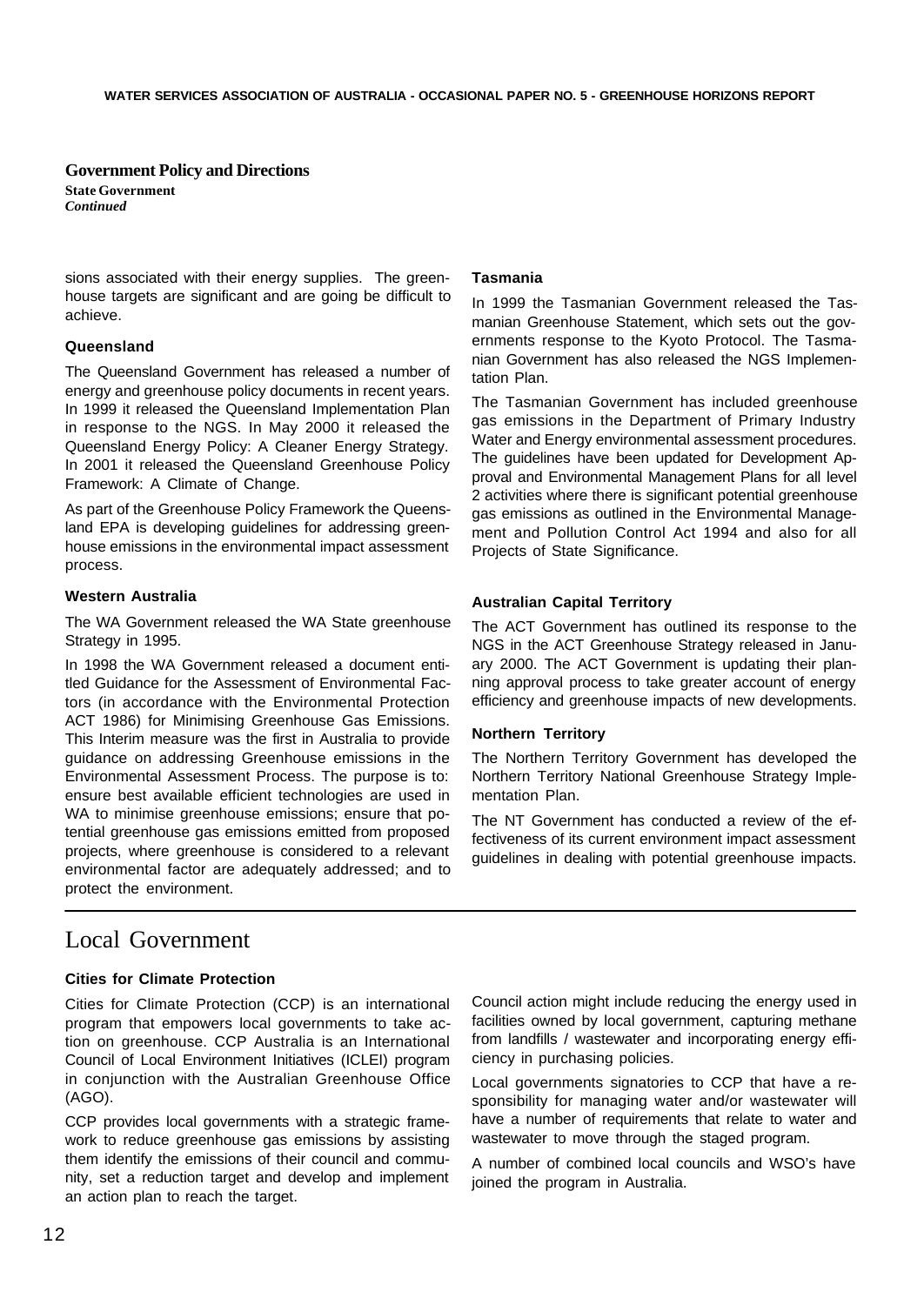## Water Industry Greenhouse Profile

*The National Greenhouse Gas Inventory (NGGI) prepared by the Australian Greenhouse Office shows that for 1999 Australia's total emissions were 458 million tonnes of CO<sup>2</sup> equivalent.*

Greenhouse gas emissions from the Water Industry can be classified into the following major categories:

- 1.  $CO<sub>2</sub>$  emissions associated with the use of electricity (generally occurring off-site)
- 2.  $\textsf{CO}_2$  emissions associated with the combustion of fuel (diesel, methane, petrol, LPG)
- 3. Methane (CH4) emissions from decomposition of organic matter

The NGGI does not separately identify total emissions from the Water industry. It does however estimate annual methane emissions from wastewater handling to be 1.4 million tonnes  $(CO_2e)$  (0.3% of all emissions). This figure excludes emissions associated with the use of electricity and fuels and excludes any carbon sinks from tree plantations and re-vegetation. It does include wastewater handling by industry other than WSOs.

Using public information available from WSOs (e.g. annual reports and Greenhouse Challenge Agreements) and from Energetics own investigations it is estimated the total greenhouse gas emissions for WSOs is around 2.3 million tonnes.

This is around 0.5% of Australia's total greenhouse emissions.

To place this in perspective the contribution of the total emissions from the Australia's plastics and chemical industry is around 2% and from operations of Australia's railway is about 0.3%. The emissions from the Water industry are about the same as those from the management of manure across Australia!

As noted above, greenhouse gas emissions for the water services industry are made up of a number of sources. The main sources are:

- Electricity *Power generated mostly off site from fossil fuels*
- Natural Gas *Heating and engines*
- Diesel *Vehicles and engines*
- Petrol *Vehicles*
- LPG *Vehicles and heating*
- Methane *Direct from sewage or converted to CO<sup>2</sup> after combustion*
- Agriculture *Livestock on land*
- N2O *Application of raw sewage to land*

A number of WSOs also have greenhouse sinks associated with plantations of trees and re-vegetation, particularly in catchment areas.

When assessing risks and opportunities for the Water Services industry as a whole and for individual operators it is important to understand the relative contribution of each of the above.

The chart below shows the relative spread of contribution (or reduction in the case of sinks) from each source.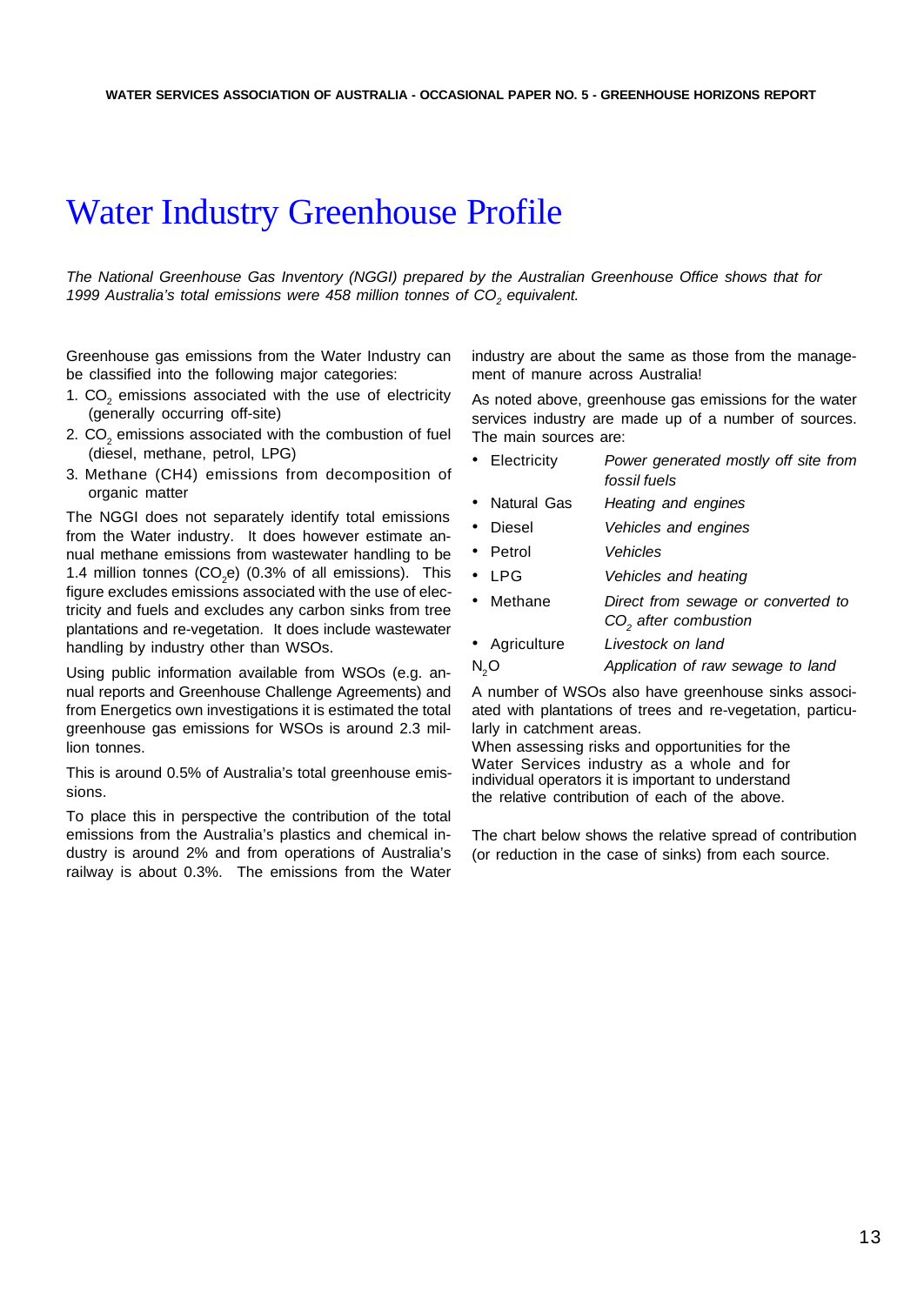#### **Water Industry Greenhouse Profile** *Continued*





There are many factors that will affect the profile of a specific WSO. The main factors are:

- geography of water supply (e.g. some WSOs have extensive pumping requirements for raw water supply others can rely on gravity feed),
- integration of services (some WSOs complete only part service e.g. Melbourne Metro retailers),
- water treatment method (e.g. anaerobic v aerobic, methane capture technologies),
- availability of land for plantations, and
- weather patterns.

While the figures in the above chart would need to revised using specific inventory data from all WSOs, they show that electricity is the dominant greenhouse gas contributor for the majority of WSOs and that methane emissions show the greatest variance between different operators.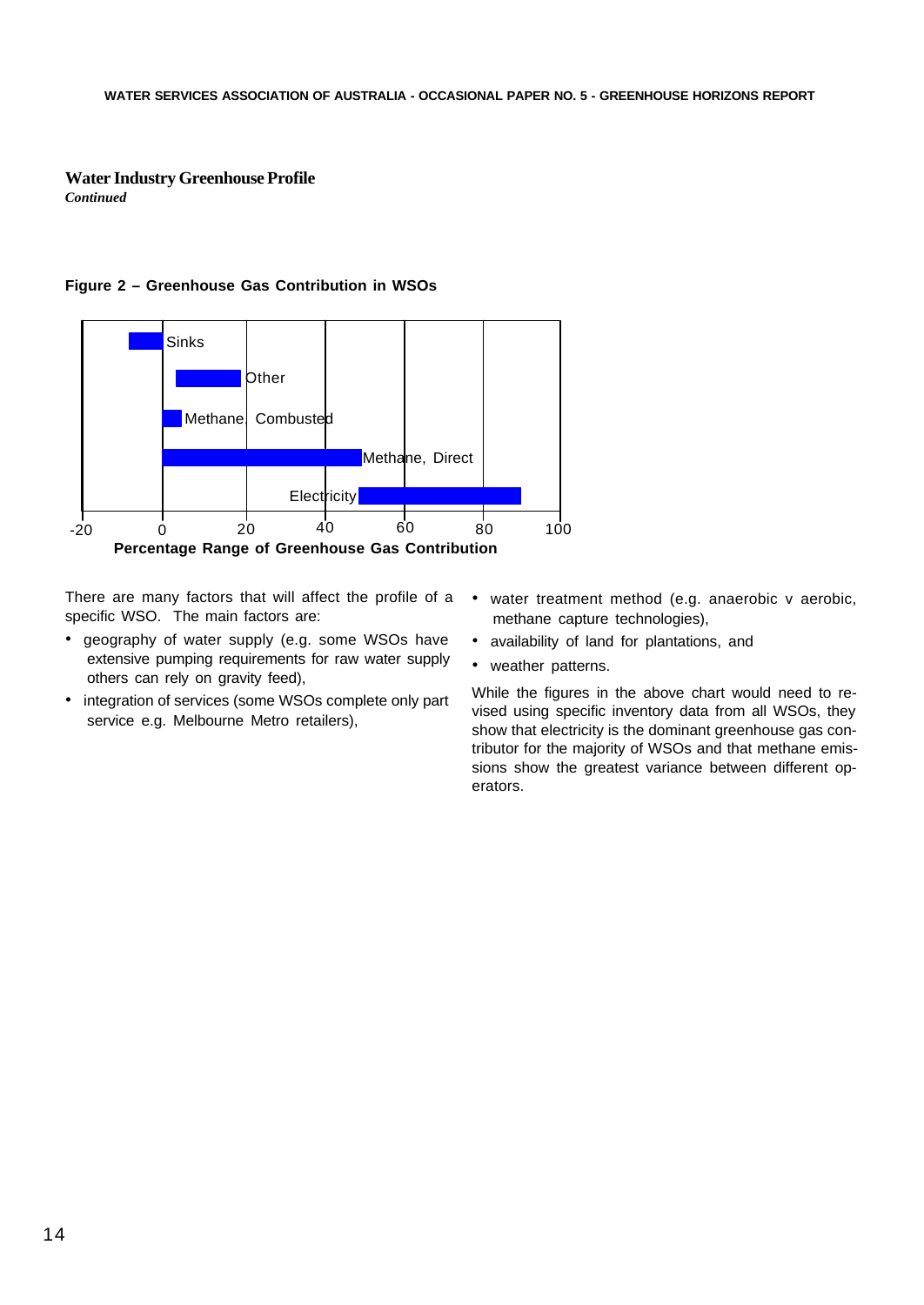## Water Industry Risks

*Greenhouse gas emissions from WSOs are large enough to provide significant exposure to any legislated greenhouse mitigation measures introduced by governments.*

Financial exposure to the industry may manifest direct or indirectly as a result of:

- increased costs for energy,
- additional costs for project approvals,
- additional costs for design and equipment,
- additional costs for administration and reporting, and
- potential costs for emitting methane.

Poor performance in greenhouse management may also negatively impact on an organisation in the areas of corporate profile and increased attention from regulators.

#### **Cost of Energy**

Energy is a major operating expense for many WSOs. Electricity costs for the industry are estimated by Energetics to be around \$150 million per year. Sydney Water for example uses 1.2% of NSW's electricity supply (ref: Sydney Water web site).

Whether regulated costs associated with greenhouse management are applied directly to end users, energy generators, or to energy retailers, additional costs are likely to be passed to end-users.

The MRET 9500 GWh target, introduced in April 2001, applies to electricity retailers and large wholesale buyers on grids over 100 MW capacity. It is estimated that MRET will lead to an average price increase for electricity of approximately  $1.3 - 2.5\%$  or around  $38 - 95$  cents/MWh by 2010. When compared to current market prices for electricity at \$60-80MWh the incremental price adjustment that may result from the 2% renewables target is minimal. However, the target may rise at a later date.

The impact of emissions trading or a form of carbon tax on WSOs is dependent upon the final models accepted for both international and national emissions control. It could range from:

- Option (a) higher energy prices as primary energy producers pass on the costs of meeting their permit requirements, to
- Option (b) a requirement for WSOs to enter the emissions trading market to secure permits covering portions of their existing and future emissions or trade sequestration credits / or pay a carbon tax.

Irrespective of the final models, it would appear that WSOs would not escape the impact of emissions trading or carbon taxes in any of its forms.

Modelling completed by Energetics shows the cost impact of a trading / taxing scheme would range from a low of 2.5% to 15%.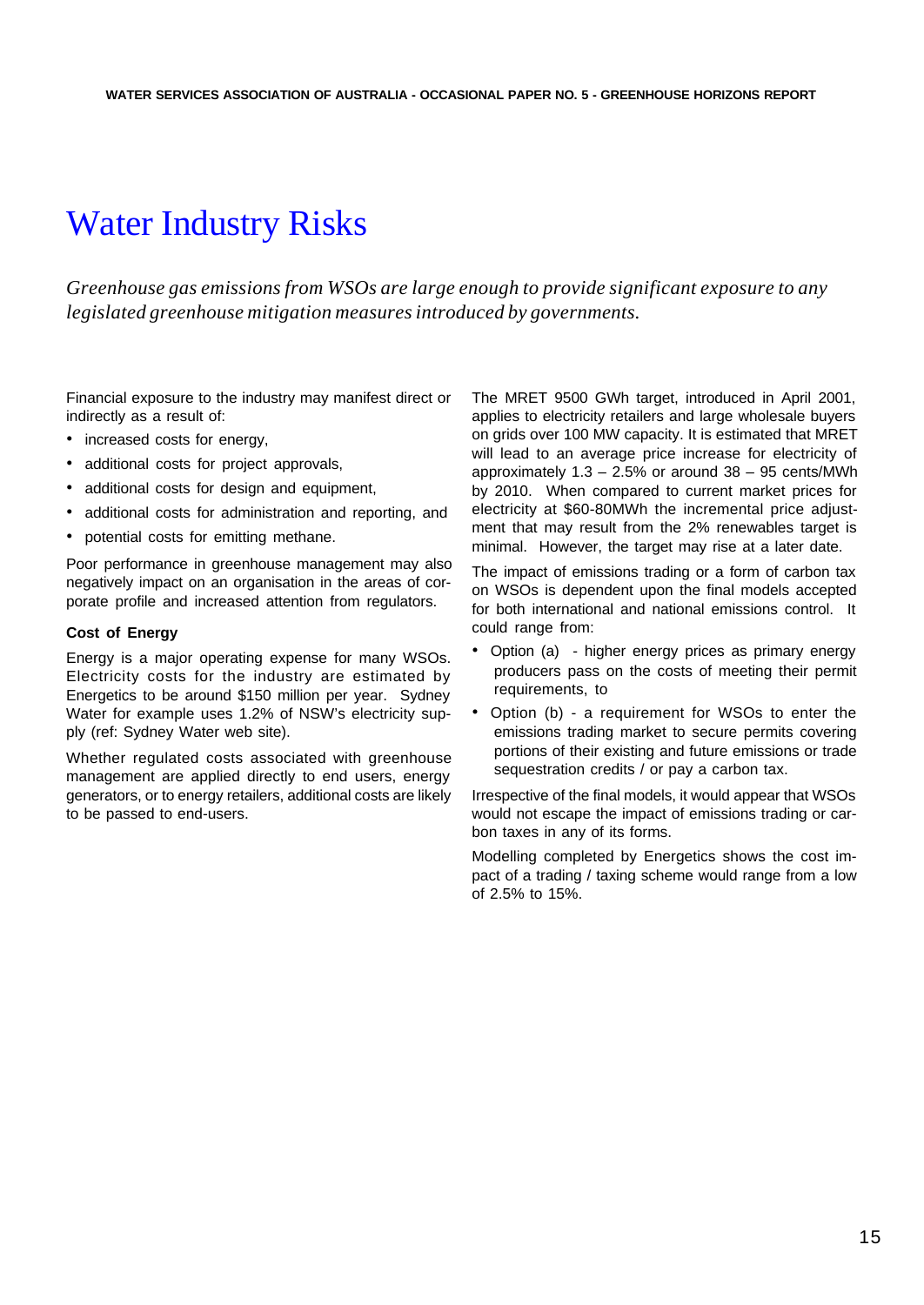## Water Industry Opportunities

*WSOs are well placed to take advantage of opportunities presented by a carbon constrained future. These opportunities lie in traditional improvement areas and in areas unique to the water industry.*

Where a strategic approach is taken to greenhouse management, WSOs may see improvements in operating costs, efficiencies, regulatory control and corporate profile that may not have manifested without greenhouse appearing as a business issue.

The key areas where greenhouse management can manifest as a benefit to WSOs are:

- 1. Energy Efficiency,
- 2. New Technologies and Fuels,
- 3. Renewable Energy and Carbon Market Mechanisms,
- 4. Sequestration,
- 5. Greenhouse offsets on behalf of others (Greenhouse Friendly Program).

Many of these opportunities could be introduced without compromising service or function of the water or service supplied. They can also deliver substantial cost savings to the organisation and in many cases require little or no capital investment.

### Energy Efficiency

Energy use and more particularly electricity use are major contributors to WSOs greenhouse emissions and therefore energy efficiency becomes an important greenhouse reduction measure.

Experience from the WSOs and other industry shows that savings in energy of up to 15% are readily achievable through the application of energy management principles. While potentially less "exciting" than renewable energy and new technologies this is generally the most effective way of reducing greenhouse emissions and reducing costs.

Water conservation and waste reduction is an important business aim for many WSOs. These measures are often compatible with energy and greenhouse reduction measures.

Due to the energy intensive nature of Australian Water supplies, reducing per capita water consumption will have a direct impact on energy usage and greenhouse emissions. Water conservation measures involving the substitution of fresh water with tertiary-treated effluent, however, may also have an energy and cost penalty due to pumping requirements.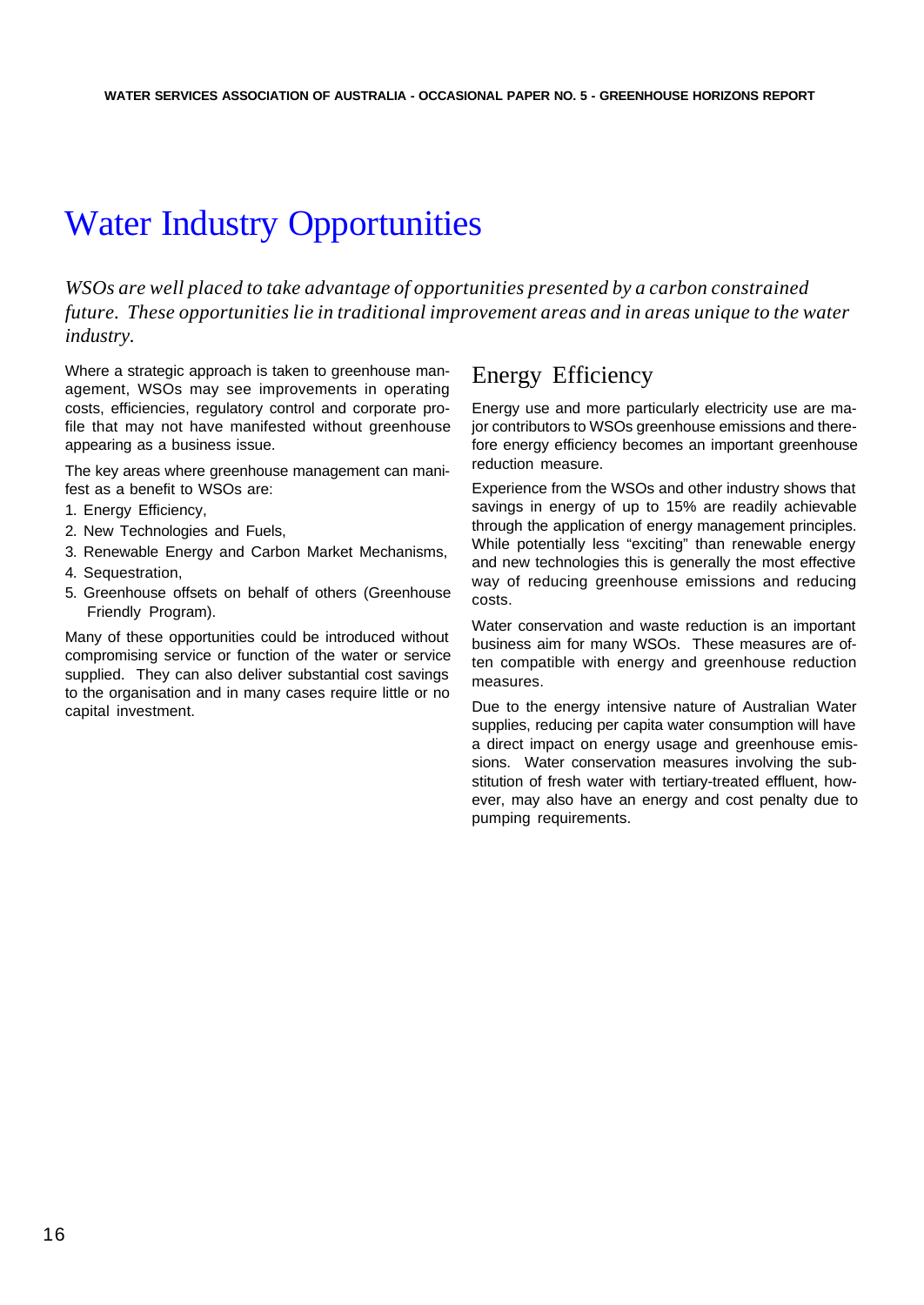**Water Industry Opportunities** *Continued*

## Renewable Energy

WSOs have a unique opportunity to capture and utilise renewable energy. Throughout the water delivery and waste treatment systems, potential sources of energy recovery and generation exist.

The viability of energy generation from renewable sources is improved under the Mandatory Renewable Energy Target. An additional revenue stream of \$10-\$40 / MWh can be included into renewable generation energy models. This represents the estimated price paid for the "green premium" over the standard power price for a Renewable Energy Certificate (REC).

Note that the non-compliance penalty value under the MRET legislation is \$40/MWh (i.e. \$57/MWh post-tax). This is assumed to be the ceiling value. The marginal cost of generation and hence the "green value" for many renewable projects is below this level.

The revenue attributable to the "green" component of the power may also come from a number of sources such as any market participant who places an additional value on the renewable energy.

#### **Mini-Hydro**

It is important to recognise that mini-hydro generation on pipelines where the water has been pumped to a high level may not be eligible for RECs. This needs to be confirmed for each specific site before full business-cases are completed. Nevertheless, reduction of grid-based electricity will still deliver the greenhouse reductions. Many similar systems have shown to be viable in their own right without the need of RECs.

#### **Biogas Recovery**

Biogas recovery has the potential for replacing existing natural gas usage and/or electricity consumption. Greenhouse benefits will depend upon fuel substituted for.

#### **Diesel Substitution in Remote Areas.**

It is likely that the greenhouse savings from replacing diesel with renewable energy schemes will be relatively small, but may be cost-effective due to the relatively high cost of diesel.

Examples of renewable energy generation for WSOs are shown in the following table. The potential for attracting a GreenPower or REC premium price is also shown.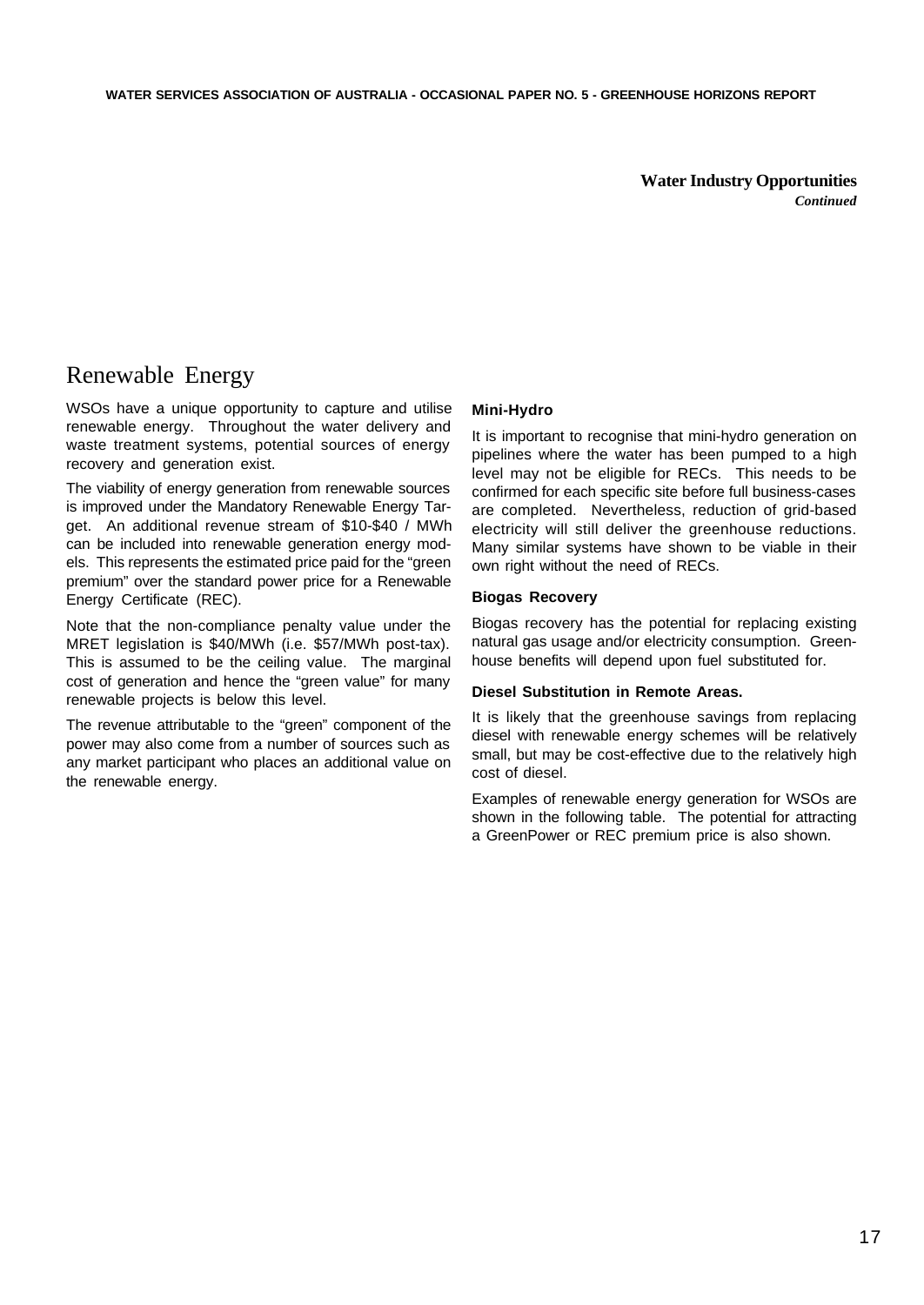#### **Water Industry Opportunities**

*Continued*

#### **Table 1 - Renewable Energy Opportunities**

| <b>Technology</b>   | <b>Potential Application within Water</b><br><b>Services Organisations</b>                                                 | <b>GreenPower Accreditation</b>                                                           | <b>Eligible for RECs</b>                                                                           |
|---------------------|----------------------------------------------------------------------------------------------------------------------------|-------------------------------------------------------------------------------------------|----------------------------------------------------------------------------------------------------|
| Hydro               | Replace pressure reducing valves with turbines<br>(although this may be "energy recovery" rather<br>than renewable energy) | Maybe, need to net out fossil fuels out fossil fuels used                                 | Maybe, need to net<br>in pumping.                                                                  |
| Specified waste *   | Maximise biogas capture and use<br>On-site industrial treatment<br>Green Waste program<br>Waste from forestry activities   | Yes, although forestry wastes for<br>energy is drawing public criticism.                  | Yes, although RECs<br>from forestry waste<br>are attracting lower<br>prices than other<br>sources. |
| Renewable RAPS      | Remote pumping, monitoring, signalling<br>stations, or diesel facilities.                                                  | Yes                                                                                       | Maybe, as long as<br>RAPS replace diesel<br>electricity.                                           |
| Pump storage hydro  | Transfer pipelines and storage reservoirs. May<br>be an opportunity to maximise electricity pool<br>revenues.              | Where fossil fuel usage is netted<br>out. Hydro not really attractive<br>under GreenPower | Yes, where fossil fuel<br>usage is netted out.                                                     |
| Solar               | Remote pumping, monitoring, signalling<br>stations, or diesel facilities.                                                  | Yes                                                                                       | Maybe, as long as<br>RAPS replace diesel<br>electricity.                                           |
| Wind (small scale)  | Remote pumping, monitoring, signalling<br>stations, or diesel facilities. Particularly coastal<br>sites                    | Yes                                                                                       | Yes                                                                                                |
| Wind (large scale)  | Commercial size                                                                                                            | Yes                                                                                       | Yes                                                                                                |
| Solar water heating | Replacement of domestic hot water in<br>administration facilities with solar hot water.                                    | No                                                                                        | Yes, where replaces<br>electricity                                                                 |
| Geothermal          | Air conditioning systems                                                                                                   | No                                                                                        | Unclear                                                                                            |
| <b>Bio-fuels</b>    | Forestry plantations and thinnings                                                                                         | Yes, although accreditation for<br>forestry wastes may be<br>unpopular.                   | Yes, in certain<br>circumstances                                                                   |
| Co-firing           | Sending biomass fuel to other power generators<br>for co-firing with fossil fuels.                                         | Yes, although accreditation for<br>forestry wastes may be<br>unpopular.                   | Yes, in certain<br>circumstances                                                                   |

\* Specified waste sources of renewable energy include biomass wastes from agricultural crops (such as sugar cane bagasse), forest wastes, biomass from food production and processing (and by inference beverage manufacturing), sewerage sludge and biomass from solid municipal waste.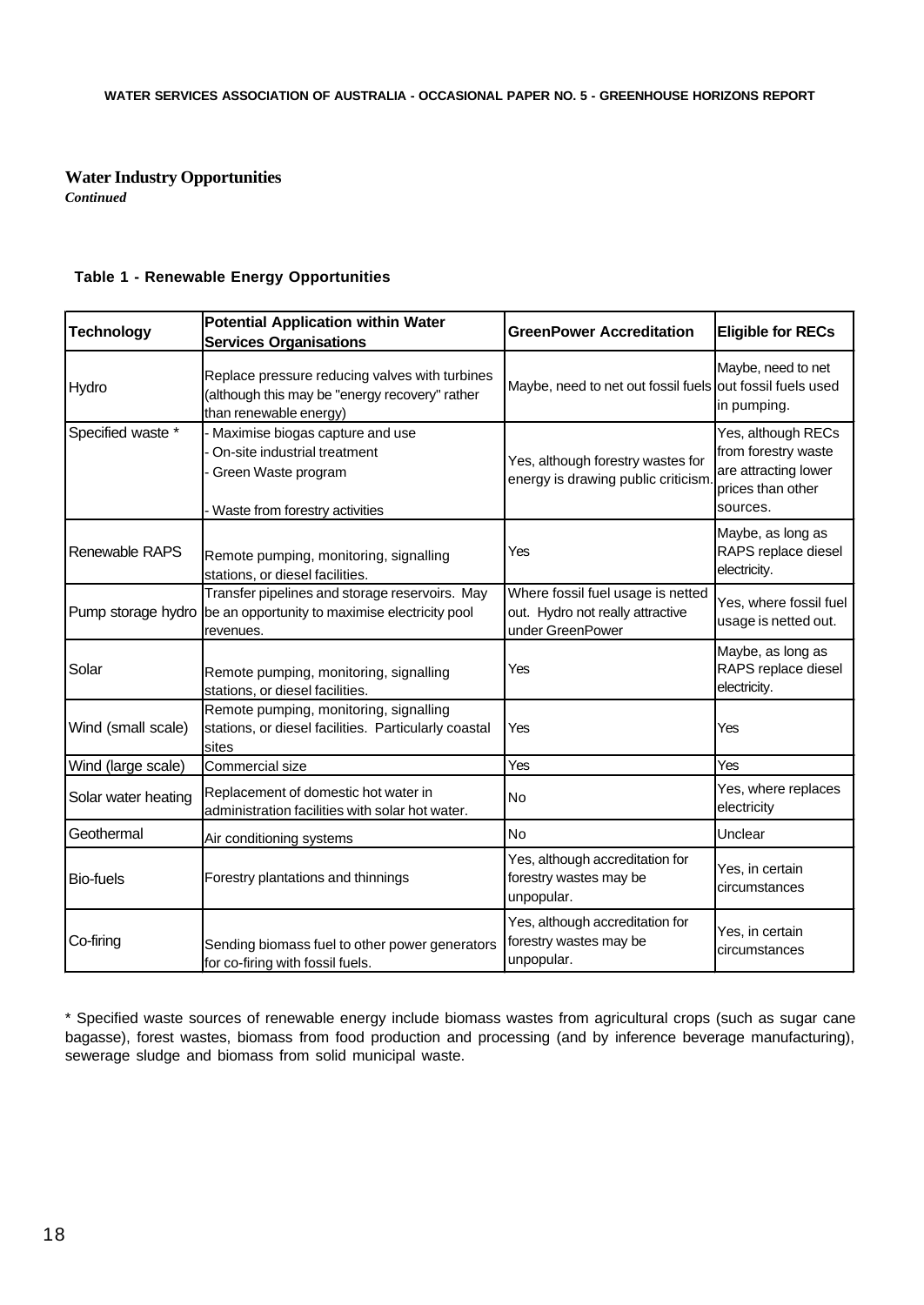**Water Industry Opportunities** *Continued*

### Carbon Credits & Sequestration

#### **Methane Emissions**

Direct methane emissions are likely to be excluded from the allocation of permits to the energy sectors (since it is not an energy based emission), and represents a separate category for which an allocated emission limit may apply.

Since the method for allocating Australia's emission permits is not certain, and the trading rules yet to be determined, no conclusions can be made about the "credit value" of methane reductions in a domestic emissions trading scheme, or indeed any restrictions on methane emissions from the waste sector.

Reduction of direct methane emissions where practicable would, however, represent sound risk management strategy. Reductions may also have value in the Greenhouse Friendly program.

#### **Sequestration**

Similarly, for carbon sequestration, no firm conclusions can be made, although much more clarity is appearing on the role of carbon sinks in international negotiations of the Kyoto protocol (Australia successfully negotiated a wide ranging role for carbon sinks). Given the significance of the role of carbon sinks in Australia's negotiating position at Marrakech, it would appear likely that it would play a significant role in a domestic emissions trading system.

It appears likely that carbon sequestration using forestry activities show the greatest potential for establishing verifiable "carbon credits", or "emission reduction units". Indeed, some international firms have secured "rights" to "credits" from existing forestry activities in Australia, projecting that these may have a future value under an international emissions trading system. Since no such scheme currently exists, these firms have incurred a cost and taken a risk in securing of these rights. Activities falling into this category may include the afforestation/reforestation of land at WSO reservoirs.

Further credits may be available by changing agricultural, forestry or soil management practices, thereby increasing carbon retained by the soil and other products. Due to the complexity of the carbon transfers and interactions between biological systems, this form of sequestration is the subject of international and national debate, and is more complex to monitor and verify than forestry. Activities falling into this category would be the potential increase in soil carbon stocks and reduction in NO from fertiliser use, through application of bio-solids by WSOs.

For WSOs a suitable emission reduction project of reasonable size would need to be undertaken to justify involvement with emissions trading. Complexities and costs involved in verifying and trading these reduction units need to be considered.

Information from the State Forests of NSW suggests that a minimum investment of \$3 million (equivalent to 1,000ha) is required. Investment is expected to return between 9% and 11% over 30 years.